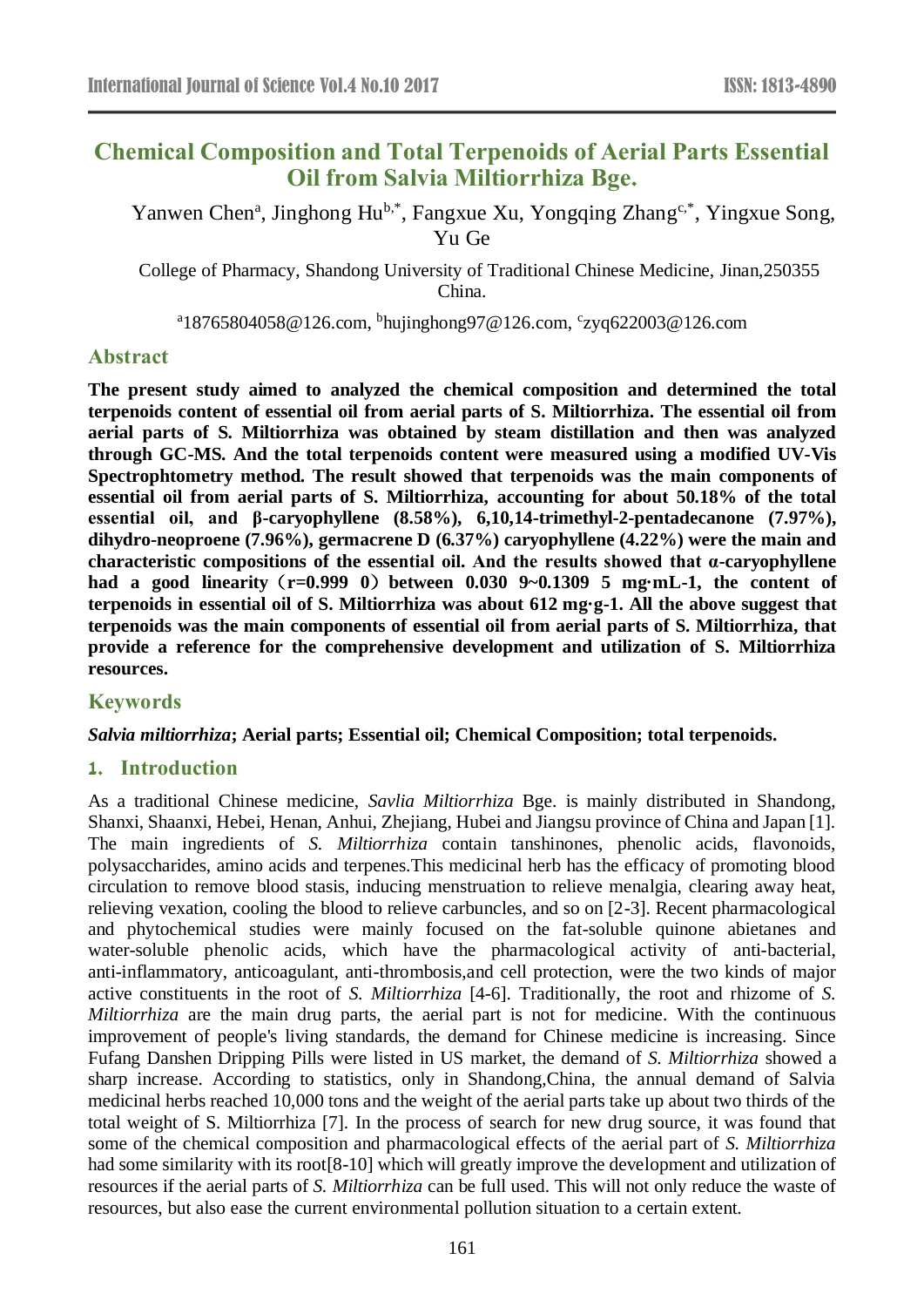Essential oil is one of the important active ingredients of the genus *Salvia*, with antibacterial, anti-inflammatory, anti-oxidation, anxiolytic, anti-tumor and other pharmacological activities [11-16]. The components and pharmacological activities of essential oil from *S. miltiorrhiza* were studied by many researchers [17-21], and the results showed that terpenoids and oxygen compounds were the main components of it. Li [19] analyzed the components of essential oil from aerial parts of *S. Miltiorrhiza*. by GC-MS, and found that β-caryophyllene, α-caryophyllene, germacrene D, bourbonene and other sesquiterpenes were the characteristic components in stems, leaves, flowers of *S. Miltiorrhiza.* Another studies found that terpenoids have significant pharmacological effects, such as antioxidant, anti-inflammatory, antibacterial, anti-tumor and improving the symptoms of Alzheimer's disease [22-26]. These provide a theoretical basis for the study of the anti-AD effect of the essential oil from aerial parts of *S. Miltiorrhiza.*

In this study, GC / GC-MS was used to analyze the essential oil components of aerial parts of *S. Miltiorrhizae*, and the total terpenoids were measured using a modified UV-Vis Spectrophtometry method. Through this experiment, we expected to provide a reference for the comprehensive development and utilization of *S. Miltiorrhiza* resources, and to find a new natural medicine for the treatment of AD.

### **2. Material and methods**

#### **2.1 Chemicals and reagents**

Standards of α-caryophyllene,were purchased from the National Institute for the Control of Pharmaceutical and Biological Products (Beijing, China). Standards was prepared as stock solutions in anhydrous ethanol. Stock working solutions of the standards were stored in darkness at -20  $\mathcal{C}$ . Vanillin, glacial acetic acid, perchloric acid, anhydrous ethanol, HPLC grade petroleum ether and other chemicals and solvents are of analytical grade were purchased from the Tianjin Chemical Reagent Co., Ltd. (Tianjin, China).

#### **2.2 Isolation of essential oil**

Aerial parts of *S. Miltiorrhiza* were collected in the medicinal botancial garden of Shandong University of Traditional Chinese Medicine, Shandong, Jinan, China in September 2016. It was identified by Pro. Yongqing Zhang and a vouncher specimen was deposited at the Herbarium of Shandong University of Traditional Chinese Medicine. The air-dried aerial parts of *S. Miltiorrhiza* (10kg) were crushed into a coarse powder, and the essential oil were isolated by hydrodistillation using a Clevenger-type apparatus for 6 h according to the method recommended in the Chinese Pharmacopoeia 2010 edition. The essential oil was dried over anhydrous sodium sulfate and stored at -20  $\mathcal C$  until analysis.

#### **2.3 Identification of components of essential oil**

Identification of the components of the essential oil was based on GC retention indices relative to n-alkanes and computer matching with the Wiley 275 L mass spectra library. In addition, the analysis included comparisons of the fragmentation patterns of the mass spectra to those reported in the literature.

#### **2.4 Total Terpenoids Content of essential oil**

The essential oil and α-caryophyllene were diluted with anhydrous ethanol. Total terpenoids were measured using a modified UV-Vis Spectrophtometry method, as previously described [27-28]. In brief, aliquots of test samples (1.0 mL, 0.1 mg/mL) were mixed with 1.5 mL of 5% vanillin-glacial acetic acid solution, and 2.0 mL perchloric acid was added, and then incubated at 65 ℃ constant temperature incubator for 20 min. Take out, addition of 5.0 mL glacial acetic acid, after which the absorbance was read at 560 nm. Measurements were carried out in triplicate and calculations were based on a calibration curve obtained with  $\alpha$ -caryophyllene (0.030 9~0.1309 5 mg·mL<sup>-1</sup>). The total terpene were expressed as milligrams of α-caryophyllene per gram of extract. The calibration equation for α-caryophyllene was A=4.412 9C+0.026 4 ( $r = 0.999$  0).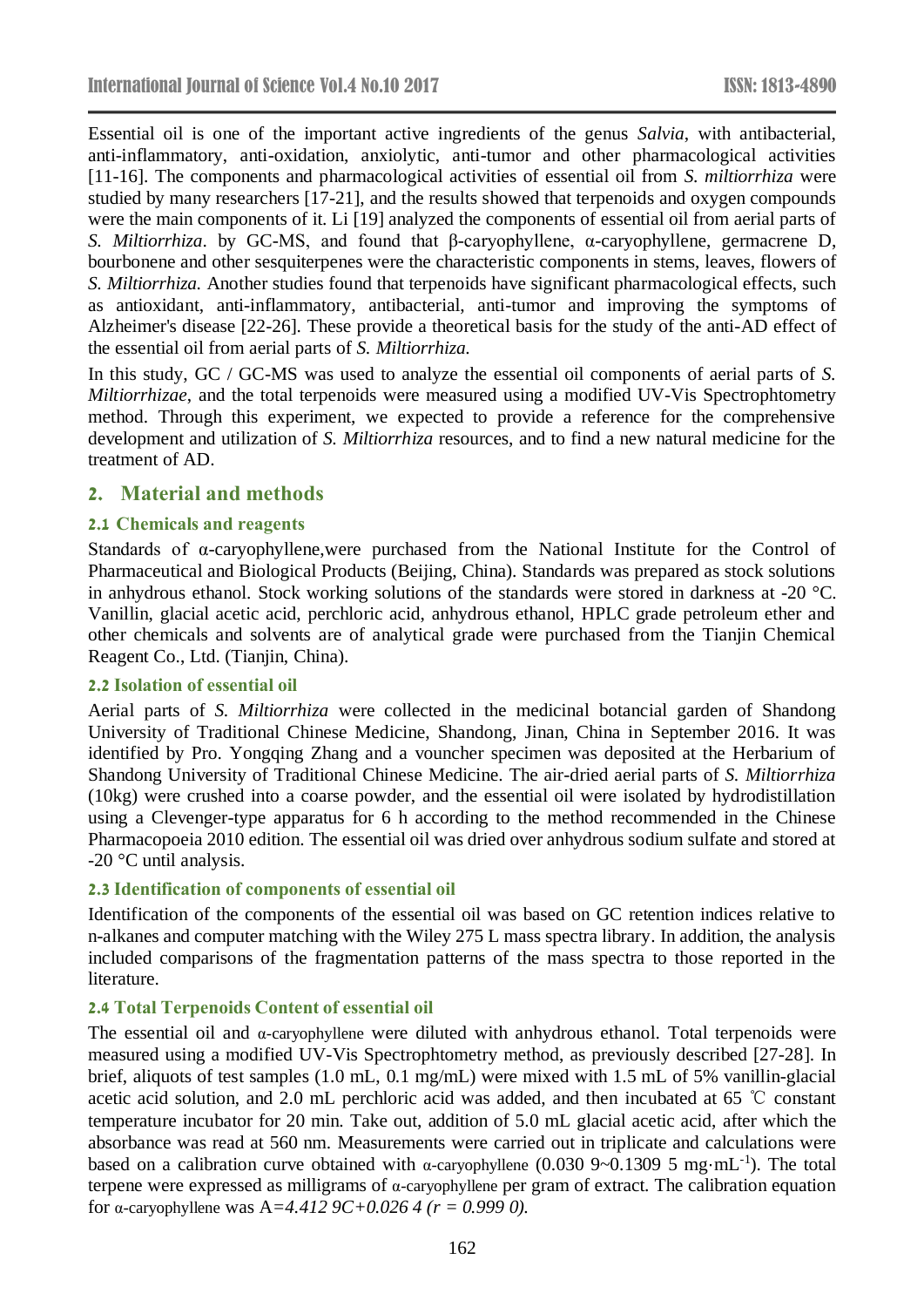### **2.5 Statistical Analysis**

All data were analyzed by a one-way analysis of variance, and the differences between means were established by Duncan's multiple-range test. All data were expressed as mean±S.E.M. The values of p<0.05 were were considered significant.

### **3. Results**

### **3.1 GC-MS analysis**

The results of composition analysis of essential oil from *S. Miltiorrhiza* aerial parts and their percentages were given in **Table 1**, and the components are listed in order of their elution from the HP - 5MS column. The total ion current of essential oil from *S. Miltiorrhiza* aerial parts are given in **Fig1**.



Fig. 1. The total ion current of essential oil from *Salvia Miltiorrhiza* Bge. Aerial parts by GC-MS analysis

| NO.            | Retention<br>time/min | Compound                                                          | Molecular<br>formula | Molecular<br>weight | Relative<br>$content\%$ |
|----------------|-----------------------|-------------------------------------------------------------------|----------------------|---------------------|-------------------------|
| $\mathbf{1}$   | 4.277                 | $O$ -xylene                                                       | $C_8H_{10}$          | 106                 | 0.260                   |
| $\overline{2}$ | 6.749                 | Cyclohexene,<br>1-methyl-4-(1-methylethylidene)-                  | $C_{10}H_{16}$       | 136                 | 0.103                   |
| 3              | 7.734                 | 1-Octen-3-ol                                                      | $C_8H_{16}O$         | 128                 | 0.826                   |
| $\overline{4}$ | 8.332                 | camphene                                                          | $C_{10}H_{16}$       | 136                 | 1.633                   |
| 5              | 11.370                | 3-acetoxy-4- (1-hydroxy-1-methylethyl)<br>-1-methyl-cyclohexene   | $C_{12}H_{20}O_3$    | 128                 | 0.466                   |
| 6              | 12.422                | 1,6-Octadien-3-ol, 3,7-dimethyl-                                  | $C_{10}H_{18}O$      | 156                 | 0.650                   |
| $\overline{7}$ | 14.467                | 2-methyl-undecane                                                 | $C_{11}H_{24}$       | 156                 | 6.765                   |
| 8              | 15.046                | Bicyclo[2.2.1] heptan-2-ol, $1,7,7$ -trimethyl-,<br>$(1S-endo)$ - | $C_{10}H_{18}O$      | 156                 | 0.507                   |
| 9              | 15.960                | 3-Cyclohexene-1-methanol, .alpha.,.alpha.4-<br>trimethyl-         | $C_{10}H_{18}O$      | 156                 | 0.806                   |
| 10             | 18.079                | 2-Cyclohexen-1-one,5-methyl-2-(1-methyle<br>thyl)-                | $C_{10}H_{18}O$      | 156                 | 0.137                   |
| 11             | 19.255                | N-[4-(Ethyl-methyl-amino)-phenyl]-acetami                         | $C_{11}H_{16}N_2$    | 192                 | 0.639                   |

Table 1. Chemical composition of essential oil from *Salvia Miltiorrhiza* Bge. Aerial parts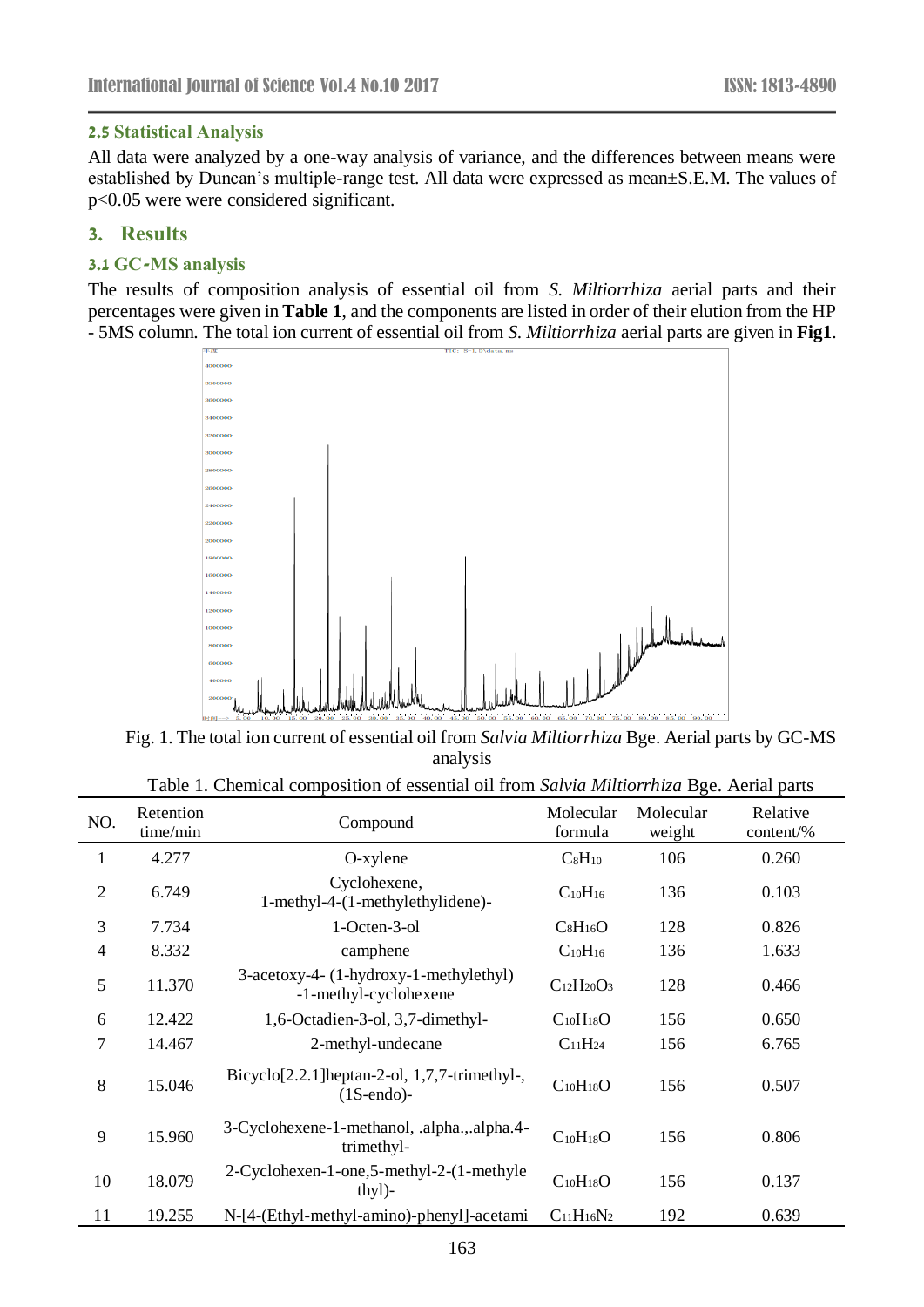|    |        | de                                                                                | $\overline{O}$                    |     |       |
|----|--------|-----------------------------------------------------------------------------------|-----------------------------------|-----|-------|
| 12 | 19.406 | Isoborneol                                                                        | $C_{10}H_{18}O$                   | 154 | 1.149 |
| 13 | 20.733 | $\beta$ -caryophyllene                                                            | C <sub>15</sub> H <sub>24</sub>   | 204 | 8.282 |
| 14 | 22.544 | Pinene                                                                            | $C_{15}H_{24}$                    | 204 | 0.530 |
| 15 | 22.887 | caryophyllene                                                                     | $C_{15}H_{24}$                    | 204 | 3.271 |
| 16 | 24.177 | caryophyllene                                                                     | $C_{15}H_{24}$                    | 204 | 0.950 |
|    |        | Octahydro-7-methyl-3-methylene-4-                                                 |                                   |     |       |
| 17 | 25.222 | (1-methylethyl) -1H-cyclopenta [1,3]<br>cyclopropane [1,2]                        | $C_{15}H_{24}$                    | 204 | 0.349 |
| 18 | 25.419 | $\alpha$ -caryophyllene                                                           | $C_{15}H_{24}$                    | 204 | 1.278 |
| 19 | 25.629 | $\alpha$ -caryophyllene                                                           | $C_{15}H_{24}$                    | 204 | 0.849 |
| 20 | 26.670 | $\gamma$ -Vanillin                                                                | $C_{15}H_{24}$                    | 204 | 0.346 |
| 21 | 27.102 | 3-Buten-2-one,<br>4-(2,6,6-trimethyl-1-cyclohexen-1-yl)-                          | $C_{13}H_{20}0$                   | 192 | 1.266 |
| 22 | 27.637 | germacrene D                                                                      | C <sub>15</sub> H <sub>24</sub>   | 204 | 4.366 |
| 23 | 29.102 | $(1S-cis) -1,2,3,4-tetrahydro-1,6-dimethyl-4-$<br>(1-methylethyl) naphthalene     | $C_{15}H_{12}$                    | 192 | 0.730 |
| 24 | 31.205 | 1-Hydroxy-1,7-dimethyl-4-isopropyl-2,7-cy<br>clodecadiene                         | $C_{15}H_{26}O$                   | 212 | 0.982 |
| 25 | 32.388 | dihydro-neoproene                                                                 | $C_{15}H_{26}$                    | 206 | 5.958 |
| 26 | 32.935 | 2,6-Lutidine-N-oxide                                                              | C <sub>7</sub> H <sub>9</sub> NO  | 123 | 1.103 |
| 27 | 33.768 | 3-Cyclohexen-1-carboxaldehyde,<br>3,4-dimethyl-                                   | $C_9H_{14}O$                      | 138 | 2.040 |
| 28 | 36.190 | Cis-2,3,4,4a, 5,6,7,8-octahydro-1,1,4a,<br>7-tetramethyl-1H-benzocyclohepten-7-ol | C <sub>15</sub> H <sub>26</sub> O | 222 | 0.824 |
| 29 | 36.947 | 2,3,4,4a, 5,6,7,8-octahydro-1,1,4a,<br>7-tetramethyl-1H-benzocyclohepten-7-ol     | C <sub>15</sub> H <sub>26</sub> O | 222 | 2.724 |
| 30 | 45.429 | Huma-1,6-dien-3-ol                                                                | C <sub>15</sub> H <sub>24</sub> O | 220 | 1.358 |
| 31 | 46.089 | 2-Pentadecanone, 6,10,14-trimethyl-                                               | $C_{18}H_{36}O$                   | 268 | 7.986 |
| 32 | 51.689 | Isophytol                                                                         | $C_{20}H_{40}O$                   | 296 | 1.636 |
| 33 | 51.981 | $\beta$ -Caryophyllene oxide                                                      | C <sub>15</sub> H <sub>24</sub> O | 220 | 1.526 |
| 34 | 53.619 | 7-Isopropyl-1,1,4a-trimethyl-1,2,3,4,4a,9,10<br>,10a-octahydrophenanthrene        | $C_{20}H_{30}$                    | 270 | 0.561 |
| 35 | 55.457 | phytol                                                                            | $C_{20}H_{40}O$                   | 296 | 1.574 |
| 36 | 57.182 | dodecane                                                                          | $C_{22}H_{46}$                    | 310 | 0.771 |
| 37 | 59.896 | Caryophyllene oxide                                                               | C <sub>15</sub> H <sub>24</sub> O | 220 | 1.846 |
| 38 | 60.512 | Tricosane                                                                         | C <sub>23</sub> H <sub>48</sub>   | 324 | 1.329 |
| 39 | 64.865 | Tetracosane                                                                       | C <sub>24</sub> H <sub>50</sub>   | 338 | 1.636 |
| 40 | 66.092 | palmital                                                                          | $C_{16}H_{32}O$                   | 240 | 1.871 |
| 41 | 68.726 | Pentacosane                                                                       | C <sub>25</sub> H <sub>52</sub>   | 352 | 1.554 |
| 42 | 76.342 | 13-Docosenamide, (Z)-                                                             | $C_{22}H_{23}NO$                  | 317 | 1.129 |
| 43 | 76.717 | Octadecane, 1-iodo-                                                               | C <sub>18</sub> H <sub>37</sub> I | 380 | 0.881 |
| 44 | 77.818 | Squalene                                                                          | $C_{30}H_{50}$                    | 410 | 1.823 |
| 45 | 80.575 | Methyl, oleate                                                                    | $C_{19}H_{36}O_2$                 | 296 | 1.860 |
| 46 | 83.354 | Stigmastera-3,5-diene                                                             | C <sub>29</sub> H <sub>48</sub>   | 396 | 1.382 |
| 47 | 86.187 | Octacosane                                                                        | $C_{28}H_{58}$                    | 394 | 0.486 |
| 48 | 89.614 | Ursa-9(11), 12-dien-3-one                                                         | $C_{30}H_{46}O$                   | 424 | 0.423 |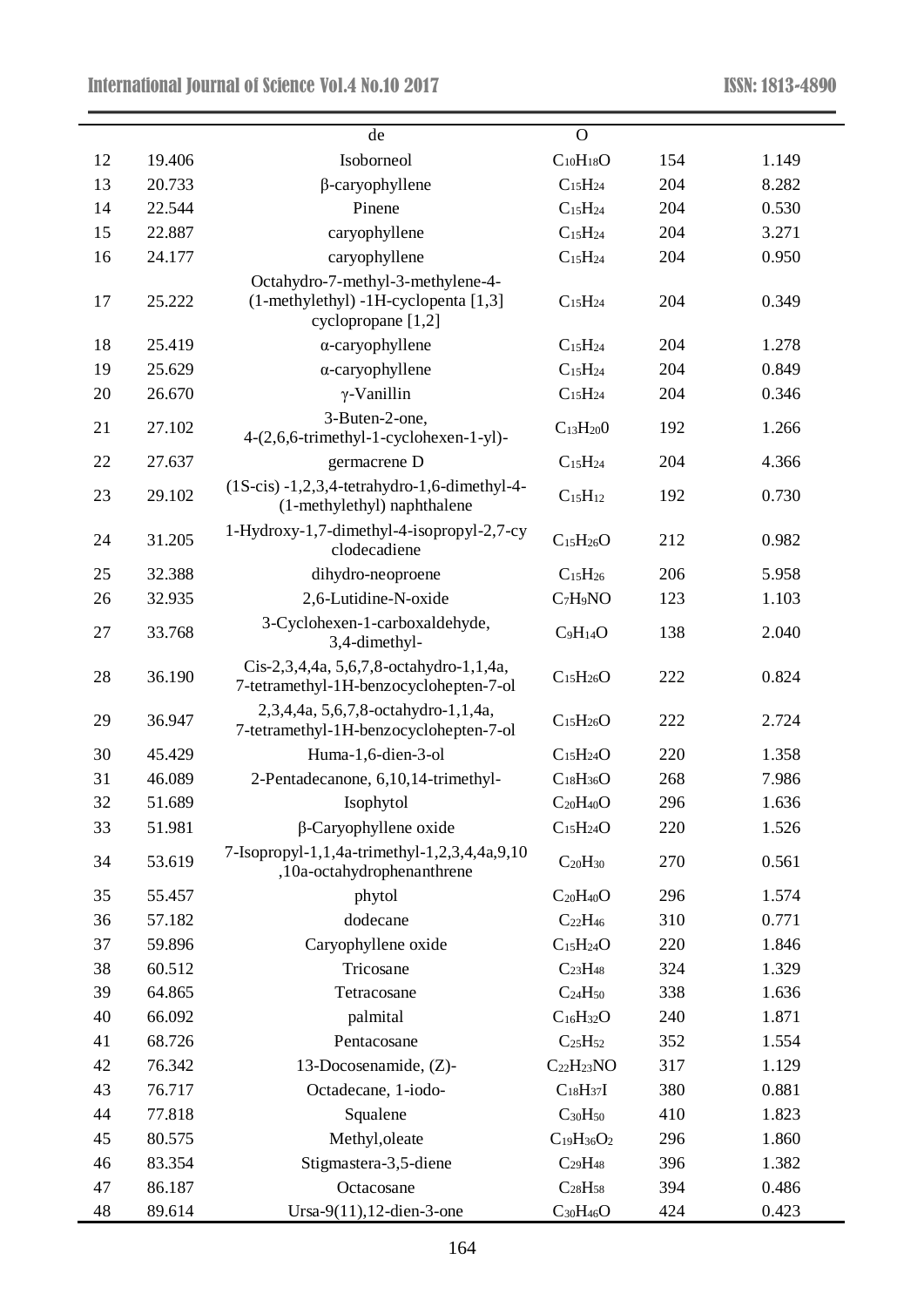### **3.2 Total Terpenoids Content of essential oil**

The content of total terpenoids of essential oil from *S. miltiorrhiza* aerial part was determined by the above method, the content was determined in triplicate. The content of total terpenoids were 612 mg·g<sup>-1</sup>, 625 mg·g<sup>-1</sup> and 599 mg·g<sup>-1</sup>, respectively.

### **4. Discussion**

In this experiment, GC-MS was used to analyze the components of the essential oil from *S. Miltiorrhizae* aerial parts, and the total ion current map and the peak mass spectrum were obtained. The components were identified by computer search (NIST05a.L libraries date of the GC-MS system), artificial interpretation and literature proofing. The results were given in the Table 1. A total of 79 species were detected from the essential oil of aerial parts of *S. Miltiorrhiza,* and 48 species were identified, accounting for 81.42% of the total essential oil. The most of which is terpenoids, accounting for about 50.18% of the essential oil. Among terpenoids, β-caryophyllene, dihydro-neoproene, germacrene D, caryophyllene and α-caryophyllene were the main constituents of sesquiterpenes, representing 8.58%, 7.96%, 6.37%, 4.22% and 2.13%, respectively. Phytol and isophytol were the main constituents of diterpenes, representing 1.64% and 1.55%, respectively. Camphene (1.63%) and isoborneol (1.15%) were the main constituents of monoterpenes. Other compounds constituted 31.24% of the essential oil with 6,10,14-trimethyl-2-pentadecanone (7.97%) of ketone compounds, 3,4-dimethyl-3-cyclohexene-1-carbaldehyde (2.04%) of aldehydes and methyl oleate (1.86%) of esters. The essential oil from *S. Miltiorrhiza* aerial parts was characterized by a high content of β-caryophyllene (8.58%) as the principal compound, followed by 6,10, 14 trimethyl-2-pentadecanone (7.97%), dihydro- neoproene (7.96%), germacrene D (6.37%) and caryophyllene (4.22%).

The components of the essential oil from *S. Miltiorrhizae* aerial parts have been analyzed by many researchers. According to the study carried out by Li et al. [19], hexadecanoic acid (17.0%), germacrene D (9.1%), phytol (8.9%), β-caryophyllene (7.1%) and methyl linolenate (5.3%) were characterized as the major constituents in the leaves of *S. Miltiorrhizae.* The components of essential oil in stem, leaf, and flower of *S. Miltiorrhizae* were identified by Chen [20] through the headspace solid-phase microextraction coupled by gas chromatography-mass spectrometry (HS-SPME /GC-MS). The result showed that β-caryophyllene (22.22%, 5.41%, 36.16%), germacrene D (9.69%, 16.76%, 8.00%) and bourbonene (4.61%, 13.05%, 13.05%) were the main compositions of the essential oil in stem, leave, flower of *S. Miltiorrhizae,* respectively. Ji [29] used the method of steam distillation extracted the essential oil from stem, leave and flower of *S. Miltiorrhizae,* and the components of essential oil were identified by GC-MS. The result showed that germacrene D (15.47%, 36.68%, 23.42%), caryophyllene (15.37%, 15.32%, 22.77% ) and α-caryophyllene (5.97%, 6.06%, 10.37% ) were the main compositions of the essential oil in stem, leave and flower of *S. Miltiorrhizae,* respectively. Throughout the literature there have been numerous reports on the chemical compositions of the essential oils from the aerial parts of *S. Miltiorrhizae.* The main components of essential oils have significantly different according to different researchers, and most of the reports indicated that β-caryophyllene, α-caryophyllene, caryophyllene, germacrene D, hexadecanoic acid, phytol and bourbonene were the main and/or characteristic constituents of the essential oil of the aerial parts of *S. Miltiorrhizae.* The present study showed that β-caryophyllene, dihydro-neoproene, 6,10,14-trimethyl-2-pentadecanone, germacrene D, caryophyllene and α-caryophyllene were detected in the aerial parts essential of *S. Miltiorrhizae,* among which dihydro-neoproene and 6,10,14-trimethyl-2-pentadecanone as the main compositions of aerial parts essential oil of *S. Miltiorrhizae.* were rare reported in previously researches. The extraction method, the variety of *S. Miltiorrhiza*, the growth period, the time of harvesting and the drying method may be the cause of the difference in the composition of the essential oil.

Monoterpene, sesquiterpene, diterpene and its oxide compounds were the main components of essential oil from *S. miltiorrhiza* aerial part*.* The components of the essential oil from *S. Miltiorrhizae*  aerial parts have been analyzed by many researchers, and find the terpenoids was the main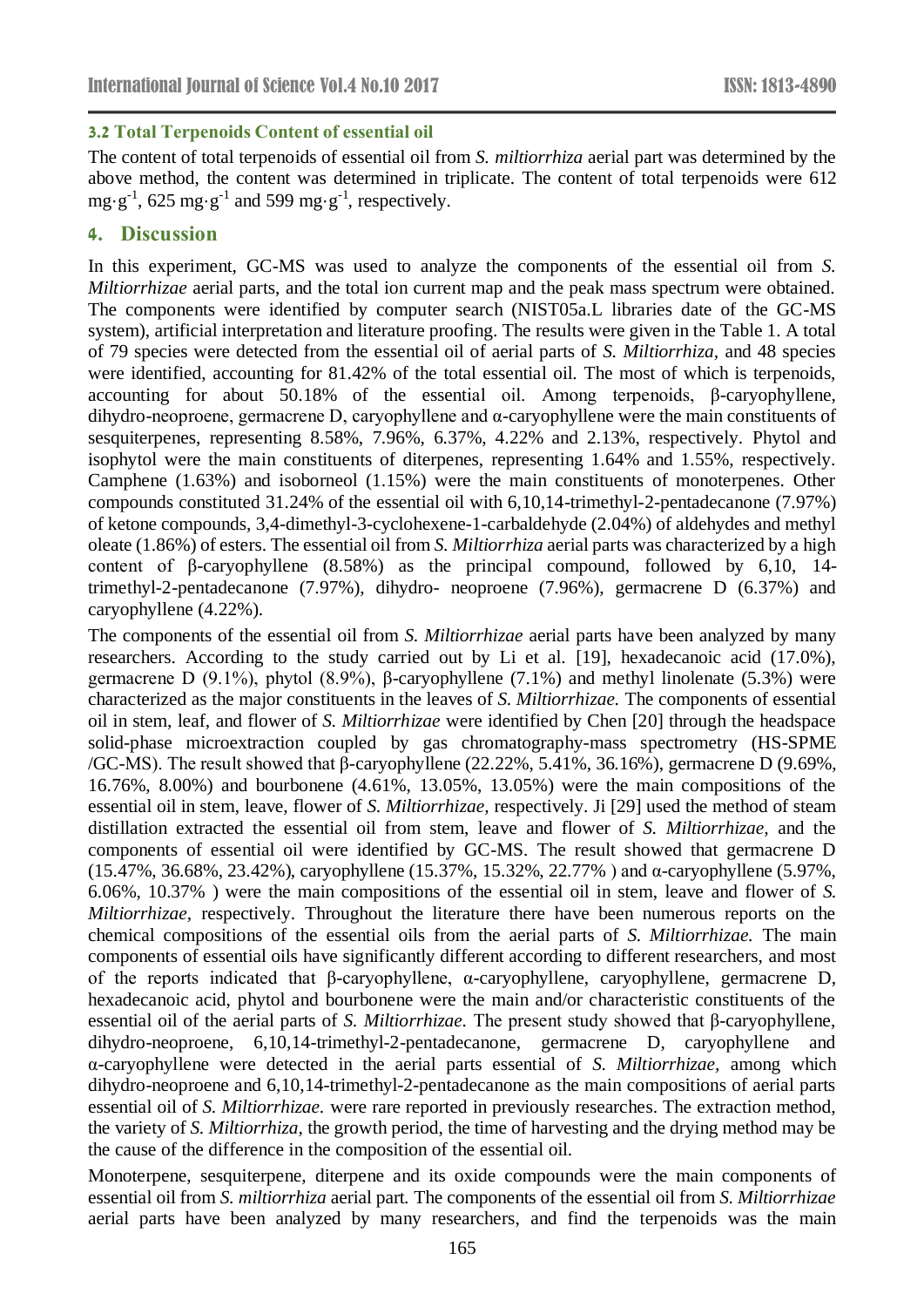components of it. But its total terpenoids content has not been reported. The commonly used method for determination of terpenoids is vanillin-glacial acetic acid solution and perchloric acid colorimetric method[27-28]. This method was used to determine the total terpenoids content of essential oil from *S. miltiorrhiza* aerial part, in the first time. The results showed that α-caryophyllene had a good linearity  $(r=0.999 0)$  between 0.030 9~0.1309 5 mg·mL<sup>-1</sup>, the content of terpenoids in essential oil of *S. Miltiorrhiza* was 612 mg·g<sup>-1</sup>, 625 mg·g<sup>-1</sup> and 599 mg·g<sup>-1</sup>, respectively. All the above suggest that terpenoids was the main components of essential oil from aerial parts of *S. Miltiorrhiza,* that provide a reference for the comprehensive development and utilization of *S. Miltiorrhiza* resources.

### **Acknowledgements**

This work was supported by grants from the Study on Seed Quality Standard of Honeysuckle and *Salvia Miltiorrhiza* (2012ZX09304006-027), National Science and Technology Support Program: Study on Optimization and Upgrading of Honeysuckle Standardized Planting Base and Comprehensive Development of Series Products (2011BAI06B01) and key research and development project of Shandong province,China (2015GSF119004).

## **References**

- [1] Wu ZY : Raven PH. Flora of China. pp. (Science Press, China, 1994), p17,195-212 .
- [2] Chen WZ: Pharmacological of Salvia miltiorrhiza, Yao Xue Xue Bao, Vol. 19 (1984) No.3, p876–880.
- [3] Chinese Pharmacopoeia Commission: Pharmacopoeia of the People's Republic of China. pp. (People's Medical Publishing House, China, 2015), p76.
- [4] Ren-Wang J, Kit-Man L, Po-Ming H, et al. Chemistry and Biological Activities of Caffeic Acid Derivatives from Salvia miltiorrhiza, Curr Med Chem, Vol. 12 (2005) No.2, p237-246.
- [5] Hong M, Li S, Wang N, et al. A Biomedical Investigation of the Hepatoprotective Effect of Radix Salviae Miltiorrhizae and Network Pharmacology-Based Prediction of the Active Compounds and Molecular Targets, Int J Mol Sci, Vol. 18 (2017) No.3, p620-638.
- [6] Antonella DP, Rossana R, Mauro C, et al. Pharmaceutical and Biomedical Analysis of Terpene Constituents in Salvia miltiorrhiza, Current Pharmaceutical Analysis, Vol. 4 (2017 ) No.4, p249-257.
- [7] Zhou FQ, Huang SR, Wang T, et al. Preliminary Study on Chemical Compositions of Leaves of Salvia Miltiorrhiza Bge, Journal of Shandong University of TCM, Vol. 31(2007) No.6, p504-506.
- [8] Gao YS, Liu AY, Zhang JG, et al. Effects of Aqueous Extract from Roots, Stems and Leaves of Salvia Miltiorrhiza bag f.alba on Hypoxia Tolerance in Cerebral Ischemia- Reperfusion Mice, Jouranal of Taishan Medical college, Vol. 27 (2006) No.1, p4-6.
- [9] LI DW, Zhang L, Zhao XM, et al. Effects of the Leaf Aqueous Extract in Salvia miltiorrhiza Bunge var. alha C.Y.W u et H. W.Li, m ss . on Brain Impairment in Diabetic Rats, LiShiZhen Medicine and Materia Medica Resarch, Vol. 18 (2007) No.11, p2632-2633.
- [10]Zhang H, Jia M, Sun YP, et al. Chemical Effective Composition and Anti-cerebral Ischemia Effect of N-butanol Extracts of Aerial part of Salvia, Acta Agricalturae Boreali-ccidentalis Sinica, Vol. 23 (2014) No.4, p135-139.
- [11]Saad AI, Mei W, Zulfiqar A, et al. Chemical Analysis and Biological Activities of Salvia lavandulifolia Vahl. Essential Oil, Journal of Biology, Agriculture and Healthcare, Vol. 7 (2017) No.2, p71-78.
- [12]Moghimi R, Aliahmadi A, McClements DJ, et al. Nanoemulsification of Salvia officinalis Essential Oil; The Impact on the Antibacterial Activity in Liquid and Vapour Phase, Journal of Bionanoscience, Vol. 11 (2017) No1, p80-86.
- [13] Halide ET, Bet ül D, Fatih D, et al. Chemical Characterization and Anticholinesterase Effects of Essential Oils Derived from Salvia Species, Journal of Essential Oil Research, Vol. 28 (2016) No.4, p322-331.